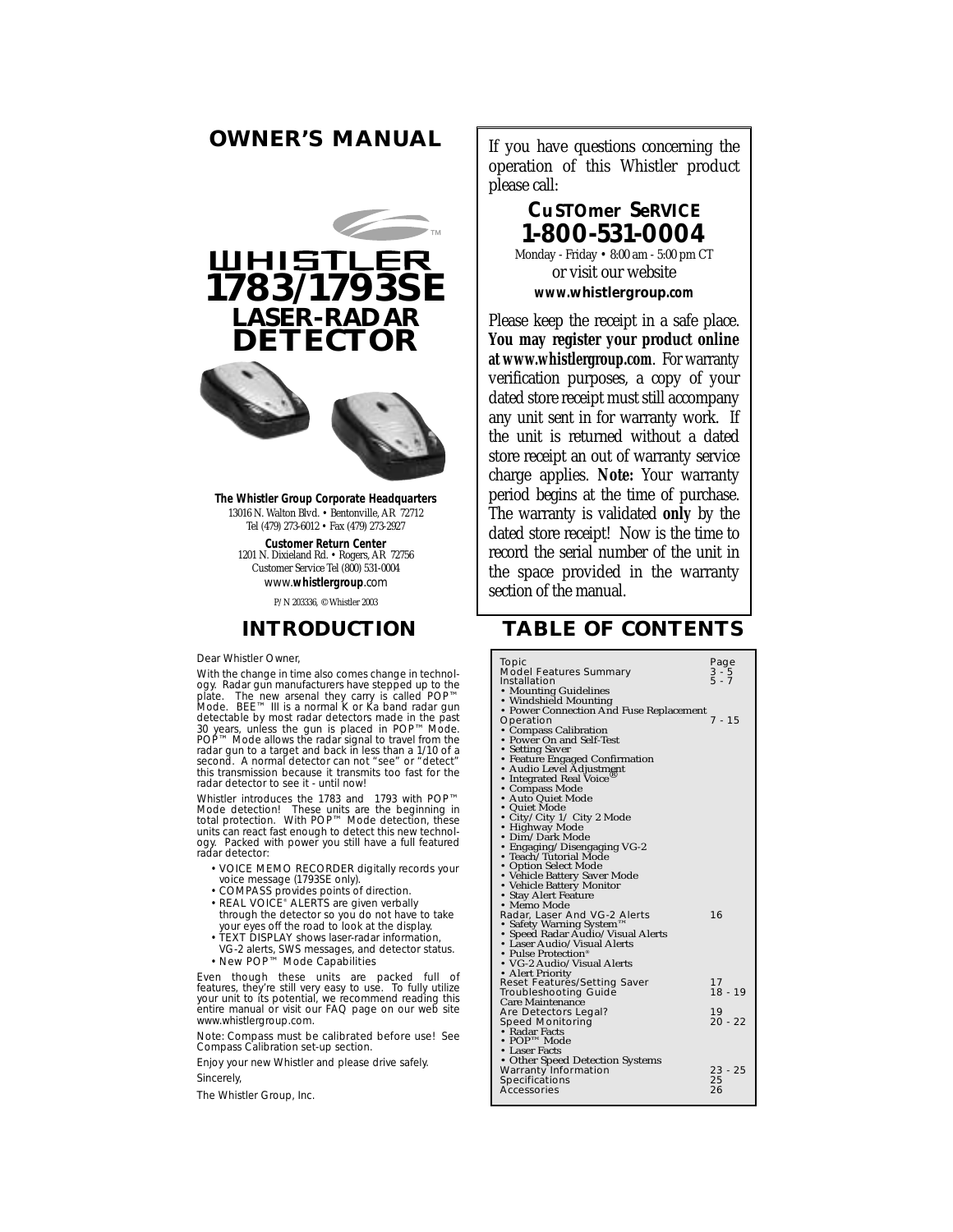### Feature Listing of 1783 and 1793SE

- Digital Compass
- Real Voice®<br>• High Visibility Text Display<br>• POP™ Mode Detection<br>← Capabilities
- 
- 
- All Band™
- 360° Protection • VG-2 Cloaking™
- 1 9 7 8 2 6 10 12 1783 1793SE
- 1783 Accessories: Windshield Bracket, Power Cord

• Vehicle Battery Saver • Setting Saver • Stay Alert™ • Tutorial Mode

• Safety Warning System™ • 3 City Modes • Quiet Mode • Auto Quiet



1793SE Additional Features • Memo Voice Recorder • Vehicle Battery Monitor Accessories: Windshield Bracket, Power Cord, Travel Bag and Socket **Multiplier** 



# **FEATURE DESCRIPTIONS**

- Real Voice® Alerts Alerts are given verbally through the detector so you do not have to take your eyes off the road to look at the display. • POP™ Mode – Detection Capability
- Stay Alert The Stay Alert feature is designed to test a drivers alertness.

# **INSTALLATION**

### Mounting Guidelines

- Mount the unit as low as possible near the center of the windshield.
- Do not mount your unit behind wipers, ornaments, mirrored sunscreens, etc. These obstructions have metal surfaces which can affect radar and laser signals and reduce critical warning time. (Regular tinted glass does not affect reception.)
- Some windshields have an Instaclear<sup>™</sup> or Electriclear<sup>™</sup> type coating, which affect radar signals. Consult your dealer or the owner's manual supplied with your vehicle to determine if your windshield has this coating.
- Avoid placing unit in direct contact with windshield. To reduce the possibility of theft, conceal your unit when not in use.

#### Windshield Mounting

- Install the two suction cups and rubber bumper onto the bracket by fitting them into their holes.
- Press the suction cups onto the windshield at the location you have chosen. **IMPORTANT:** Some newer cars have a plastic safety coating on the inside of the windshield. The windshield bracket may leave permanent marks on this type of surface. To find out if your vehicle has this type of windshield, check the owner's manual or ask your dealer. We recommend that you do not leave the suction cup bracket on the window in direct sunlight.

5

# **WHISTLER FEATURES FEATURE DESCRIPTIONS**

Whistler's ergonomic and user-friendly design provides a new level of operating convenience. Special features include: Note: Not all units have all features listed.

- 1. Bracket Release Button Provides quick and easy release of the mounting bracket.
- 2. Speaker Provides distinct audio warnings for X, K, Ka band radar, safety radar, laser and VG-2.
- 3. Mounting Bracket Location Slot holds mounting bracket firmly.
- 4. Radar Antenna Compact, high-efficiency antenna receives radar signals.
- 5. Front Laser Antenna High gain optical lens provides increased sensitivity and field of view for leading-edge laser detection.
- 6. Rear Laser Antenna An integrated optical waveguide provides superior detection of laser signals transmitted from behind.
- 7. City Button Reduces the annoyance of false alerts typically encountered in urban driving areas.
- 8. Quiet/Menu Button Pressing QUIET before a signal is detected engages Auto Quiet Mode which automatically reduces the audio level after the initial warning to a low audio level setting. Pressing QUIET during a radar/laser encounter silences audio alerts, while allowing visual alerts to keep you informed. Pressing and holding for 2 seconds allows you to enter
- Option Select Mode (see page 12). 9. Power/Dim Dark Turns unit on/off and engages Dim/Dark modes (press and hold for 2 seconds).
- 10. Volume Up/Down Buttons Adjust volume up or down.
- 11. High Visibility Text Display Provides distinct visual confirmation of signals detected, signal
- strength, and indicates engaged modes of operation. 12. Power Jack – Provides connection for the power cord.

# **INSTALLATION CONT.**

If the detector is removed, this may cause blistering of the dash in some vehicles.

- Slide the detector onto the bracket until it locks into place.
- If necessary, the unit may be leveled by bending the windshield bracket. Press the bracket release button<br>and remove the detector before bending the detector before

## Power Connection

• Plug the small end of the power cord into the unit's power jack. • Plug the large end into the vehicle's cigarette lighter

NOTE: Cord fits tightly into detector. When installing the cord, expect some resistance.

### Fuse Replacement

The lighter socket plug is equipped with a replaceable 2 amp 3AG fuse located behind the silver tip. To replace the fuse, carefully unscrew the tip of the plug.

IMPORTANT: Unscrew slowly. The tip contains a spring which may fly out when disassembling.

Insert the new fuse with the spring and screw on the tip. With use, screw cap on plug may loosen. Retighten occasionally.



Unscrew the tip of the lighter socket plug carefully when replacing the 2 amp fuse. **OPERATION** 

### Compass Calibration Set-up

The unit will need to be calibrated in order for the compass to provide accurate readings. To calibrate the unit, perform the following procedure:

1. Mount the unit level in the center of the vehicle's windshield in which it will be used. Make sure there are no other magnetic sources near the detector *(i.e., speaker)*.

- 
- 
- $3 \hspace{2.5cm} 4$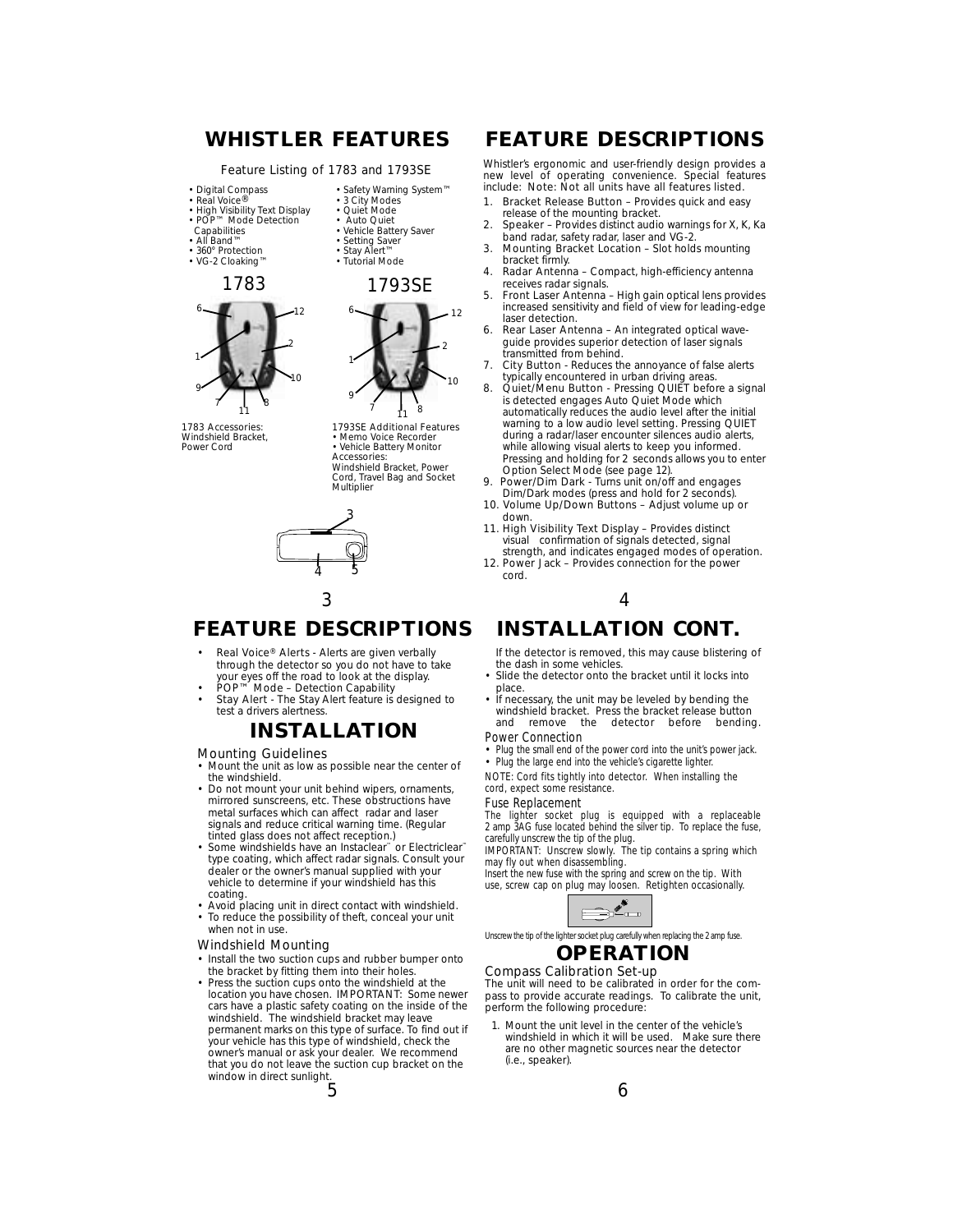# **OPERATION OPERATION**

### Compass Calibration Set-up Continued

2. Select a large clear area *(parking lot or field)* without any power lines. 3. 1783 only - While parked, press both volume buttons

- simultaneously. 1793 Only: Press and hold quiet button until
- display says CALMODE. Then press both volume buttons simultaneously and the

display shows (scrolling): Drive in two complete circles

- 4. If calibration does not automatically finish press both
- volume buttons simultaneously to complete calibration.\_The unit will beep twice and display, for<br>example: (CAL \_DONE)→( % \_NE \_45)
- Note: If unit mounting is relocated in the vehicle, (i.e., visor to windshield mounting or dash mounting), or if the

unit is moved to another vehicle, you must recalibrate the compass.

### Power On and Self-Test

Each time your Whistler detector is turned on, an automatic self-test sequence confirms that the speaker and visual displays are functional.

• Press Power or apply Power.

Display reads in order:

| .<br>1. WHISTLER 2. X-band |                               | 3. K-band 4. Ka-band |                        |  |
|----------------------------|-------------------------------|----------------------|------------------------|--|
| 5. LASER                   | 6. SR ON                      |                      | 7. VG2 OFF 8. B SVR ON |  |
| 9. POP ON                  | <b>10. HIGHWAY 11. NF 45°</b> |                      |                        |  |
| Cotting Count              |                               |                      |                        |  |

Setting Saver Setting Saver saves your personalized settings so that

when the detector is turned off and then on again, you do not have to re-enter them.

### Feature Engaged Confirmation

Each time a button is pressed one beep confirms feature "on", two beeps confirm feature "off".

## $7$  8

### Auto Quiet Mode Continued

- Press Quiet/Menu (before a signal is detected) to engage Auto Quiet.
- Once the Auto Quiet mode is engaged, you may cancel the audio alarm by pressing Quiet.
- Press Quiet (when the unit is not alarming) to cancel Auto Quiet mode.

#### Quiet Mode

Quiet cancels audio during an alert and any new alert within 20 seconds. After 20 seconds, approximately 2 beeps are provided on any new alert and unit then remains quiet.

• Press Quiet to cancel the audio.

• Press Quiet a second time during an alert to restore the standard audio alert pattern; or turn the unit off, then on.

City/City 1/City 2 Mode Whistler's Three Stage City Mode is designed to reduce the annoyance of automatic door openers, intrusion alarms and other devices which share frequencies with police radar. Generally X band is used for these devices.

- Press City to cancel Highway mode and engage City.
- 
- Press City to engage City. Press City a second time engages City 1.
- Press City a third time engages City 2.
- Pressing City a fourth time cancels City, City 1, and City 2 and returns the unit to Highway Mode.

In City Mode, weak speed/safety radar signal give and initial alarm fo two beeps, and then remains quiet unless the signal becomes very strong. When the signal strength increases, two additional beeps are provided.

In City 1 Mode, only the X band sensitivity is lowered. In City 2 Mode, X-band is not detected.

### Audio Level Adjustment

The audio levels can be adjusted high to low, or low to high, in seven steps.

- Press Volume  $\triangle$  up to increase audio level.
- Press Volume  $\blacktriangledown$  down to decrease audio level.

As audio level is adjusted, beeps are provided and the display indicates volume level.

### Integrated Real Voice®

When selected, Real Voice® will be used to articulate the following:

- 1. Band Identification
- 2. Safety Warning System messages 3. Feature Selection
- 

NOTE: In certain cases the voice message does not replicate the text message.

#### Compass Mode

The unit is programmed from the factory in "Combo Mode". Combo mode means that the unit provides both compass readings as well as detecting laser/radar signals. Through the "Option Select Mode", either laser / radar or compass features can be turned off meaning, Radar equals detection of all police bands and laser; Compass equals no detection of police laser/radar.

Note: The unit must be calibrated to provide accurate compass readings. See Compass Calibration Set-up section on page 7.

#### Auto Quiet Mode

Auto Quiet reduces the selected audio level to level (1) approximately 5 seconds after a radar or safety radar sig-nal is detected. The alert for any new signal within 20 seconds will resume at level (1). Auto Quiet does not affect VG-2 or laser alerts.

## **OPERATION OPERATION**

City/City 1/City 2 Mode Continued CAUTION: Some towns/small cities may still be using X band radar. If Auto Quiet is engaged in City 1 or City 2 modes and the unit receives a strong radar signal, the unit performs the Auto Quiet feature. City Modes do not change the audio alert for laser or VG-2.

### Highway Mode

Highway mode provides full audio warnings any time radar (X, K, Ka, Safety Radar) or laser signals are detected, and is recommended for open road driving.

For more information on City and Highway mode, please visit our FAQ page on our website:

www.whistlergroup.com

## Dim/Dark Mode

Dim/Dark Mode reduces the illumination of the display. • Press and hold Power for 2 seconds to reduce

- 
- illumination to a Dim setting. Pressing and holding the power button for 2 seconds a second time engages Dark Mode. The display illumination is further reduced.

Dim or dark can be engaged during an alert. In Dark Mode, the display goes dark for as long as a signal is being detected and for 20 seconds after, then the display returns to the dimmer setting.

Pressing and holding the power button a third time restores full illumination to the display.

### Engaging/Disengaging VG-2

See option select mode to turn this feature on. Note:VG-2 must be turned on each time the unit is turned on to receive VG-2 Alerts.

### Teach/Tutorial Mode

Provides simulated alerts for each type of signal.

•Press City and Quiet simultaneously and release.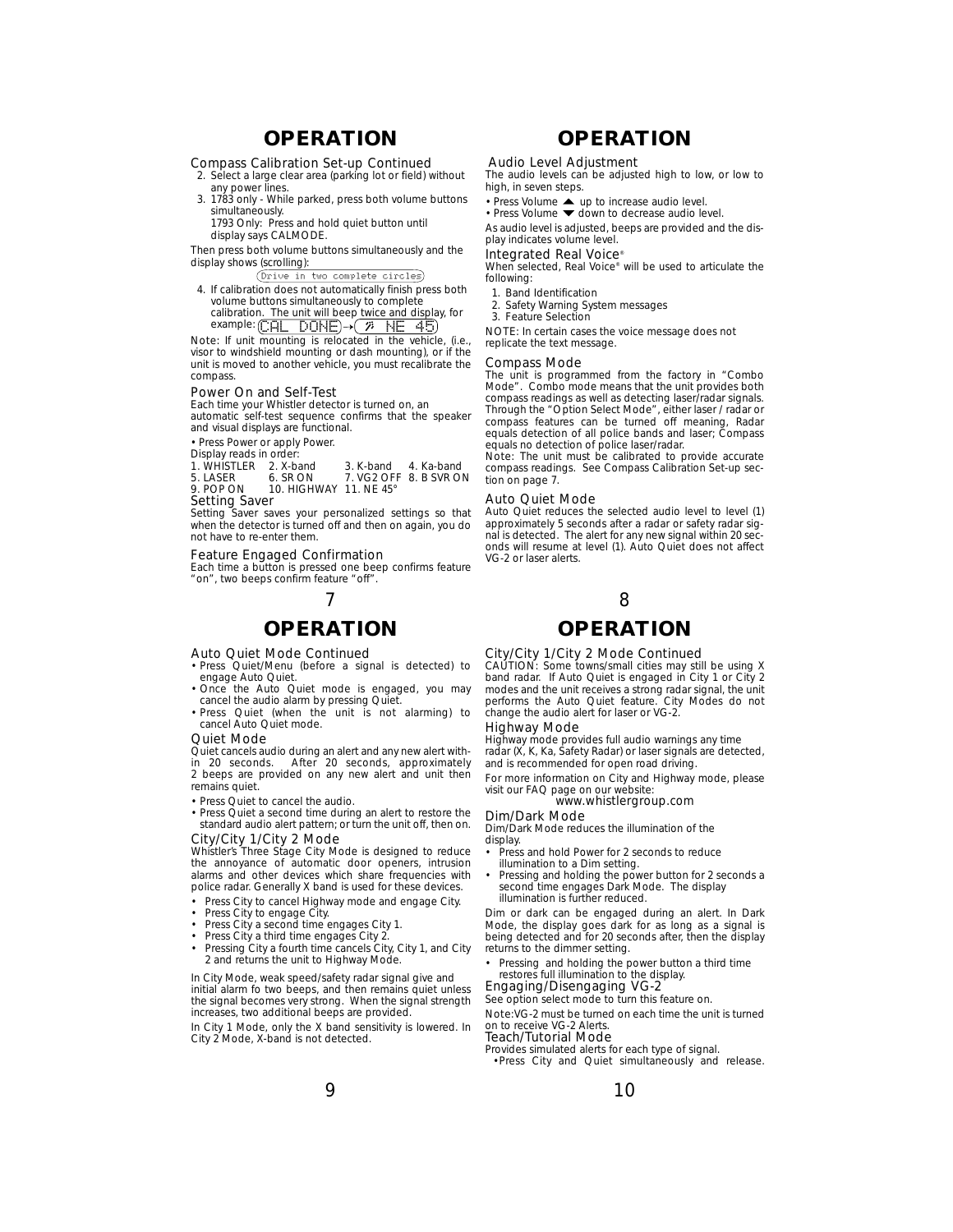# **OPERATION OPERATION**

### Option Select Mode

Entering Option Select Mode allows you to customize options such as Tone Select, Compass Select, Abbreviated Power Up Sequence and VG-2 Mode. When selecting options, the , wor quiet must be pressed within 20 seconds or options mode will automatically be exited. To enter:

### 1783 Chart

| Press:<br>Quiet    | Display<br>Reads: | To Change<br>Reads:                             | Option:<br>Press                                                           |
|--------------------|-------------------|-------------------------------------------------|----------------------------------------------------------------------------|
| For $2$<br>Seconds | COMBO             |                                                 | Combo= Radar &<br>Compass<br>Radar= Radar Only<br>Compass= Compass<br>Only |
| 1st Time           | TONE 3            | $=$ YES<br>$= NO$                               | Tone 1, 2, 3<br>(3 different X, K, Ka<br>Patterns)                         |
| 2nd Time           | <b>TEST YES</b>   | $= ON$<br>$=$ OFF                               | X. K. Ka Audio tones<br>1 beep during<br>Power Up                          |
| 3rd Time           | VG-2 OFF          | $\mathbf{r} = \mathbf{O} \mathbf{N}$<br>$=$ OFF | Turns VG-2 On<br>Turns VG-2 Off                                            |
| 4th Time           | SR ON             | $\mathbf{r} = \mathbf{O} \mathbf{N}$<br>$=$ OFF | Turns Safety Radar<br>Ön                                                   |
| 5th Time           | <b>VOICE ON</b>   | $\triangle$ = ON<br>$=$ OFF                     | Real Voice Engaged<br>Real Voice                                           |
| 6th Time           | Pop ON            | $= ON$<br>$=$ $\overline{O}$ FF                 | Pop On<br>Pop Off                                                          |
| 7th Time           | <b>B SVR ON</b>   | $= ON$<br>$=$ OFF                               | Battery Saver On<br>Battery Saver Off                                      |

### 1793SE Chart

| Press:<br>Ouiet  | Display<br>Reads: | To Change<br>Reads: | Option:<br>Press                                                           |
|------------------|-------------------|---------------------|----------------------------------------------------------------------------|
| For 2<br>Seconds | Cal Mode          | $\triangle$ or      | Starts Compass<br>Calibration                                              |
| 1st Time         | COMBO             | $\triangle$ or      | Combo= Radar &<br>Compass<br>Radar= Radar Only<br>Compass= Compass<br>Only |
| 2nd Time         | <b>TONE 3</b>     | $=$ YES<br>$= NO$   | Tone 1, 2, 3<br>(3 different X, K, Ka<br>Patterns)                         |
| 3rd Time         | <b>TEST YES</b>   | $= ON$<br>$=$ OFF   | X. K. Ka Audio tones<br>1 beep during<br>Power Up                          |
| 4th Time         | X ON              | $= ON$<br>$=$ OFF   | X Band On<br>X Band Off                                                    |
| 5th Time         | K ON              | $= ON$<br>$=$ OFF   | K Band On<br>K Band Off                                                    |
| 6th Time         | Ka ON             | $= ON$<br>$=$ OFF   | Ka Band On<br>Ka Band Off                                                  |
| 7th Time         | <b>LASER ON</b>   | $= ON$<br>$=$ OFF   | Laser Band On<br>Laser Band Off                                            |
| 8th Time         | VG-2 OFF          | $= ON$<br>$=$ OFF   | Turns VG-2 On<br>Turns VG-2 Off                                            |
| 9th Time         | SR ON             | $= ON$<br>$=$ OFF   | Turns Safety Radar On<br>Turns Safety Radar Off                            |
| 10th Time        | VOICE ON          | $= ON$<br>$=$ OFF   | Real Voice Engaged<br>Real Voice<br>Disengaged                             |
| 11th Time        | Pop ON            | $= ON$<br>$=$ OFF   | Pop On<br>Pop Off                                                          |
| 12th Time        | <b>B SVR ON</b>   | $= ON$<br>$=$ OFF   | Battery Saver On<br>Battery Saver Off                                      |

# **OPERATION**

**Vehicle Battery Saver Mode**<br>The Vehicle Battery Saver Mode automatically shuts off your<br>detector within 3 hours if you forget to turn it off. The timer<br>is reset if the detector is turned off, unplugged or any

button is pressed before the 3 hours have expired. The detector will alert you with an audible and visual warning before it shuts off.

During this warning you can reset the unit by pressing any button. This will reset the timer.

If the unit has automatically turned itself off, press the Power button to turn the unit back on. You can manually engage the Vehicle Battery Saver Mode by pressing and holding the City button until one beep is heard.

Refer to "Option Select Mode" for instructions for deactivating battery saver mode feature.

Vehicle Battery Monitor (1793SE only) The vehicle's battery voltage can be momentarily displayed by pressing and holding both volume buttons for 3 seconds.

# Stay Alert Feature

The Stay Alert Feature is designed to test a driver's alertness. To engage (when unit is not alarming) :

• Press and hold City for approximately 2 seconds.<br>Release button during or immediately after the alert is<br>given. Display reads: (EIT EIFET)

Within 30-60 seconds two beeps are sounded; to show alert-ness, the driver must press either the City or Quiet button within 3-5 seconds. If the button is pressed within 3-5 seconds, the cycle is repeated.

If a button was not pres<u>sed within 3-5 s</u>econds alarm sounds<br>and the display reads: (百三丁 尺三丁) Press Power to exit.

WARNING!!! Stay Alert is NOT intended as a<br>substitute for adequate rest. You should NOT operate a vehi-<br>cle if you are drowsy. During extended periods of vehicle<br>operation, you should take frequent breaks. Improper<br>relianc

### 13

## 11 12 **OPERATION**

### Memo Mode (1793SE only)

Record up to nine distinct message tracks for a total of 90 seconds, one 90 second message or any combination in between.

IMPORTANT: Unit does not detect radar or laser signals

during recording or while playing a memo. WARNING!!! Memo mode is not intended to be used while you are driving. You should not use any device in a vehicle that may distract you from observing the road ahead.

### To record or play a message (Memo mode):

• Press both volume buttons for less than 2 seconds and release. The unit will beep once; this enters Memo mode. Display reads:

PLAY REC MEMO

• Press and release the Quiet/Record button to begin a recording. Note: Recording starts as soon as the button is released. Display reads:

### $REC = record, 1 = track #, 8 = time remaining$ REC1 8

If the recording time expires for a track, the unit will automatically switch to the next track. Press and release Quiet/Record again to stop recording. The unit will automatically stop recording once track 9 is completed.

- To play a message: Enter Memo mode and press Power/Play to listen to recorded messages.
- To play a selected track, press Volume Up or Volume Down button until selected track appears on the display. Display reads:

$$
\underbrace{\text{(PLY1 8)}}_{\text{block 4 2 2 2}}
$$

PLY = play,  $1 = \text{track }#$ ,  $8 = \text{time remaining}$ 

Press the Power/Play button. Messages are kept in memory and are not affected by resetting the factory features. See "Reset Features"

section of the manual.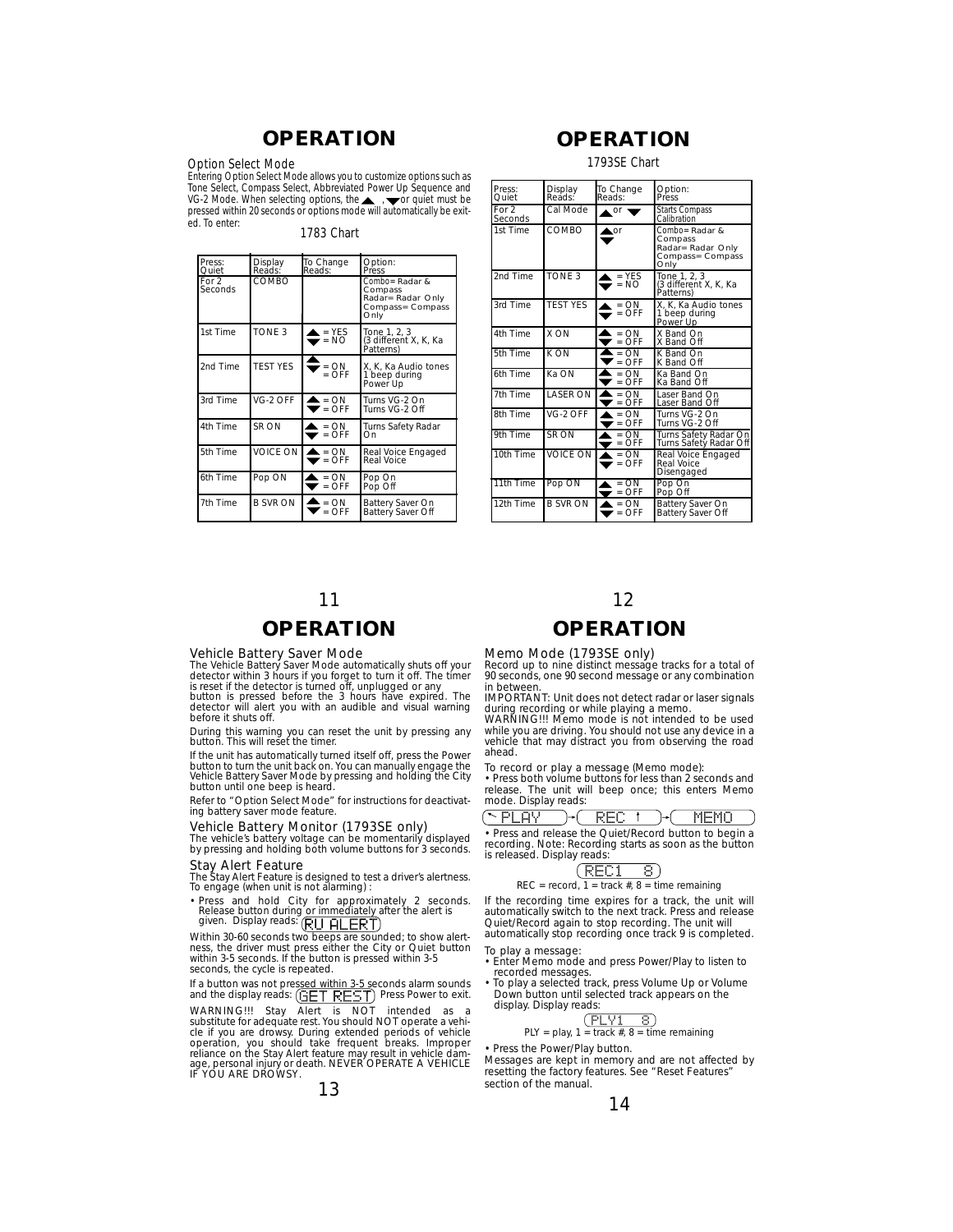# **OPERATION**

### Memo Mode Continued

To delete a message: • Enter Memo mode and press Volume Up or Volume Down button until selected track appears on the display.

• Press the Quiet/Record button twice.

To exit Memo mode:

• Press both volume buttons and release. The unit will beep twice.

NOTE: Memo mode automatically exits within 20 seconds if a button is not pressed.

## **SAFETY RADAR**

### Safety Warning System™

In communities where transmitters are located, the Safety Warning System™ displays over 60 text messages. When Safety Radar is detected the audio alert is geiger counter-like.

### Safety Warning System Text

Example: Poor - Road - Surface.

#### Note:

Not all areas have Safety Warning System™ transmitters.

# 15 **RESET FEATURE**

### Alert Priority

When two or more signals are received at the same time, the alert priority is:

- 1. Laser
- 
- 2. VG-2 3. Speed Radar 4. Safety Radar

#### Example:

If X band is alerting, then suddenly VG-2 is detected, the VG-2 warning will override the X band alert.

### Reset Features

All user features can be reset to factory settings.

- •Unplug Power Cord from unit.
- •Press and hold Power and Quiet.
- •Plug Power Cord into unit.
- •Wait for 2 beeps. •Release Power and Quiet buttons.
- Unit is now reset.

## Default factory settings are:

## 1. Audio to level (4).

- 
- 2. Display reads Highway. 3. Dim/Dark Mode to full illumination of display.
- 
- 4. Auto Quiet Mode OFF.<br>5. VG-2 Detection Mode VG-2 Detection Mode OFF.
- 6. Combo ON.<br>7. Safety ON.
- Safety ON.
- 8. Vehicle Battery Saver ON. 9. Full Power Up sequence.
- 
- 10. Default TONE 3.<br>11. Unit ON or OFF.
- Unit ON or OFF.
- 12. All Band ON
- 13. POP ON

NOTE: Must calibrate compass after resetting features.

# **LASER/RADAR ALERTS**

### Speed Radar Audio / Visual Alerts

When X, K or Ka is detected the band ID and signal strength is displayed. The audio alert is continuous and has a geiger counter-like pattern. The faster the beep the closer or stronger the radar source.

### Laser Audio / Visual Alerts

When a laser signal is detected the word "Laser" and signal strength is displayed, the audio alert is continuous for a minimum of 3 seconds. Example: The more "|||" the closer the laser source.

#### Pulse Protection®

Pulse (or instant-on) radar is more difficult to detect than conventional radar because it remains "off" until activated to measure the speed of a targeted vehicle.

When a pulse type transmission is detected, your Whistler detector sounds an urgent 3-second audio warning and flashes the Alert strength indicators at their fastest rate. After the 3-second pulse alert, the standard alert pattern continues for as long as the signal is present.

It is important to respond promptly to a pulse alert, since warning time may be minimal.



VG-2 Audio/Visual Alerts Note: You must turn this feature on in option select mode before it will detect VG-2.

When a VG-2 signal is detected, the detector "hides" its own radiated signal and becomes undetectable by the VG-2.

Every 30 seconds, the detector checks for a VG-2 signal. If a VG-2 signal is still present, the unit continues to hide and repeats the<br>VG-2 alert. If no signal is detected, two beeps are provided,<br>indicating an "all clear" condition. During VG-2 Alert X, K, and Ka<br>band signals cannot be r information).

### 16

# **TROUBLESHOOTING**

Your Whistler detector is expertly engineered and designed to exacting quality standards to provide you with reliable, trouble-free operation. If your unit has been correctly installed following the guidelines in this manual, but is not operating optimally, please refer to the troubleshooting guide below.

- PROBLEM: No display or audio.<br>• Check fuse in Whistler plug; replace if necessary with a 2 amp 3AG type.
- Check fuse for lighter socket; replace if necessary. Make sure lighter socket is clean.
- 
- 
- **PROBLEM: Unit alarms when vehicle hits bumps.**<br>• Check for loose lighter socket; tighten and clean.<br>• Check connections at both ends of power cord. Substitute<br>another cord to determine if cord is defective. Return defecti

cord to the factory. PROBLEM: Unit alarms when using vehicle electrical accessories *(brakes, power mirrors/windows, directionals, horn, etc.).*

• Vehicle's electrical system, including battery and alternator, may<br>have electrical noise. Install a filter capacitor (470*mfd. 25 volt or<br>larger capacitance value)* on the back of the lighter socket.<br>**PROBLEM: Audio aler** 

- Cancel Auto Quiet Mode or City Mode. Check audio level setting *(see page ?? & ??).*
- 
- PROBLEM: Unit gives laser alert when accelerating. • Possible bad or low quality distributor cap. Replace with hig quality cap.
- PROBLEM: Audio alerts are not loud enough. Cancel Auto Quiet Mode or City Mode.
- Check audio level setting *(see page ?? & ??).*
- **PROBLEM: Unit gives laser alert when accelerating.**<br>• Possible bad or low quality distributor cap. Replace with high quality cap.

If difficulties occur which cannot be solved by information in this Troubleshooting Guide, please call Whistler Customer Service at 1-800-531-0004 or visit our FAQ page at www.whistlergroup.com/faq-detectors.asp, before returning your unit for service.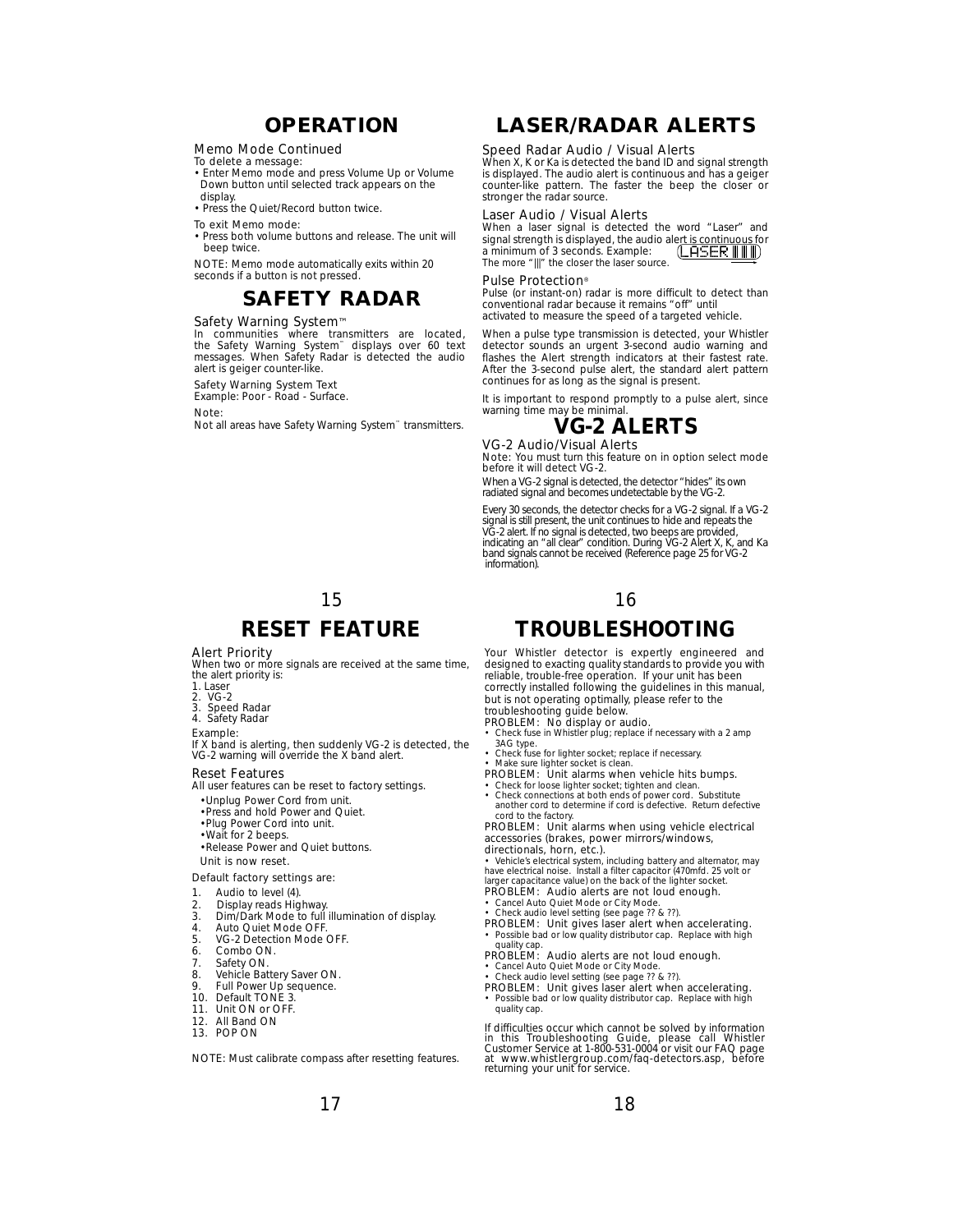# **CARE AND MAINTENANCE**

### Care And Maintenance

During the summer months, avoid prolonged exposure to direct sunlight by removing your unit from the dash when your vehicle is parked for an extended period of time. Do not spray water, cleaners, or polishes directly onto the unit. The spray may penetrate through the openings and damage the unit. Also, do not use any abrasive cleaners on the units exterior.

# **ARE DETECTORS LEGAL?**

#### In Most States YES!

Laser/radar detectors are legal in every state (with the exception of Virginia and Washington, D.C., which have local regulations restricting the use of radar receivers in any vehicle) when used in automobiles or light trucks (under 10,000 lbs.). Similarly, when used in automobiles or light trucks, radar detectors are legal in almost every state. Exceptions are Virginia and Washington, D.C., which have local regulations restricting the use of radar receivers in any vehicle.

Concerning trucks over 10,000 lbs., the Federal Highway Administration (FHwA) issued a regulation, effective January, 1994 which prohibits radar and laser detector use in these types of vehicles nationally. Prior to the FHwA regulation, laws existed in the state of New York restricting the use of radar detectors in trucks over 18,000 lbs. and in Illinois in trucks over 26,000 lbs.

## 19 20

## **SPEED MONITORING**

#### Radar Facts

A radar gun operates by transmitting radio waves at certain frequencies which reflect off objects and are then picked up by the radar gun's receiving section. When a radar beam reflects off a moving target, a measurable frequency shift occurs. The radar unit converts this shift into miles per hour to determine your vehicle's speed. Currently, the FCC (Federal Communications Commission) permits operation of traffic radar guns at X Band (10.500 - 10.550 GHz), K Band (24.050 - 24.250 GHz), and Ka Band (33.400 - 36.000 GHz).

Note: A radar detector will not alarm if an officer is not transmitting on any one of the above radar bands.

### POP™ Mode

POP™ Mode operates within the normal K or Ka band<br>detectable by a radar detector. POP™ Mode in "POP<br>mode" allows the radar signal to travel from a radar gun to a target in less than 1/10 of a second. A normal detector without POP™ Mode detection can not see this transmission because it transmits too quickly.

#### Laser Facts

It's well documented that many radar guns cannot reliably provide the speed of a targeted vehicle that is traveling in a group of vehicles. In contrast, a laser gun can target a specific vehicle out of a line of traffic and determine its speed. The advantage of laser over radar in terms of target identification is the result of the laser gun's narrow beam. A radar transmission can cover more than a four-lane highway at a distance of 1,000 feet, compared with a laser transmission which covers about 3 feet at the same distance. For best protection, keep these points in mind:

## **FCC INFORMATION**

### FCC ID HSXWH11 - 1783, 1793SE

This device complies with part 15 of the FCC Rules. Operation is subject to the following two condtions: (1) This device many not cause harmful interference, and (2) this device must accept any interference received, including interference that may cause undesired operation.

### IMPORTANT

FCC requirements state that changes or modifications not expressly approved by Whistler could void the user's authority to operate the equipment.

# **SPEED MONITORING**

### Radar Detector Detectors (VG-2)

The Interceptor VG-2, or simply VG-2, is a microwave receiver used by police to detect signals radiated by the local oscillator of a radar detector. Because its purpose is to identify persons driving with radar detectors, the VG-2 is known as a "radar detector detector".

The VG-2 is the primary tool used by the police to identify radar detector equipped vehicles. If caught, in a state where detectors are illegal, (see page ??), drivers risk losing their radar detector and receiving a fine. addition, instant-on radar is almost always used in combination with a VG-2, leaving unsuspecting motorists vulnerable to receiving two tickets - one potentially for speeding, the other for possession of a detector.

Having a radar detector capable of detecting the VG-2 may alert you to the presence of a speed trap.

For more information on speed monitoring technologies, please visit our FAQ page on our website:

www.whistlergroup.com

It is the responsibility of the individual radar detector owner to know and understand the laws in your area regarding the legality of the use of radar detectors.

# **SPEED MONITORING**

- Because you vehicle's license plate or headlights are the laser gun's primary targets, mounting your Whistler detector on the dashboard can improve laser detection at short range.
- Do not follow closely behind any vehicle you cannot see through. If you can't see past a vehicle ahead of you, chances are your detector won't either.
- The receiving range of your laser detector will not be the same as a radar detector. Laser guns are most often used at short range.

Whistler Laser/Radar detectors receive all current laser guns which operate at a laser wavelength of 905 +/- 10mm.

### •Pro Laser™ I II III •LT1 20-20 •Ultra Lyte

### Other Speed Detection Systems

Several techniques other than radar or laser are used to measure vehicle speeds. When these methods are being used, no detector can provide a warning. These techniques include:

- Pacing A patrol car drives behind you and matches your driving speed. Vascar/Aircraft The time it takes a vehicle to travel a
- known distance is measured.

#### Laser Tips

If you are the targeted vehicle, a laser gun can often determine your speed within a few seconds after you receive an alert. In this situation there is generally no time to safely adjust your speed. However, if you are traveling near or behind the targeted vehicle and receive an alert, response time should be sufficient. Any laser alert, regardless of duration, requires immediate action!